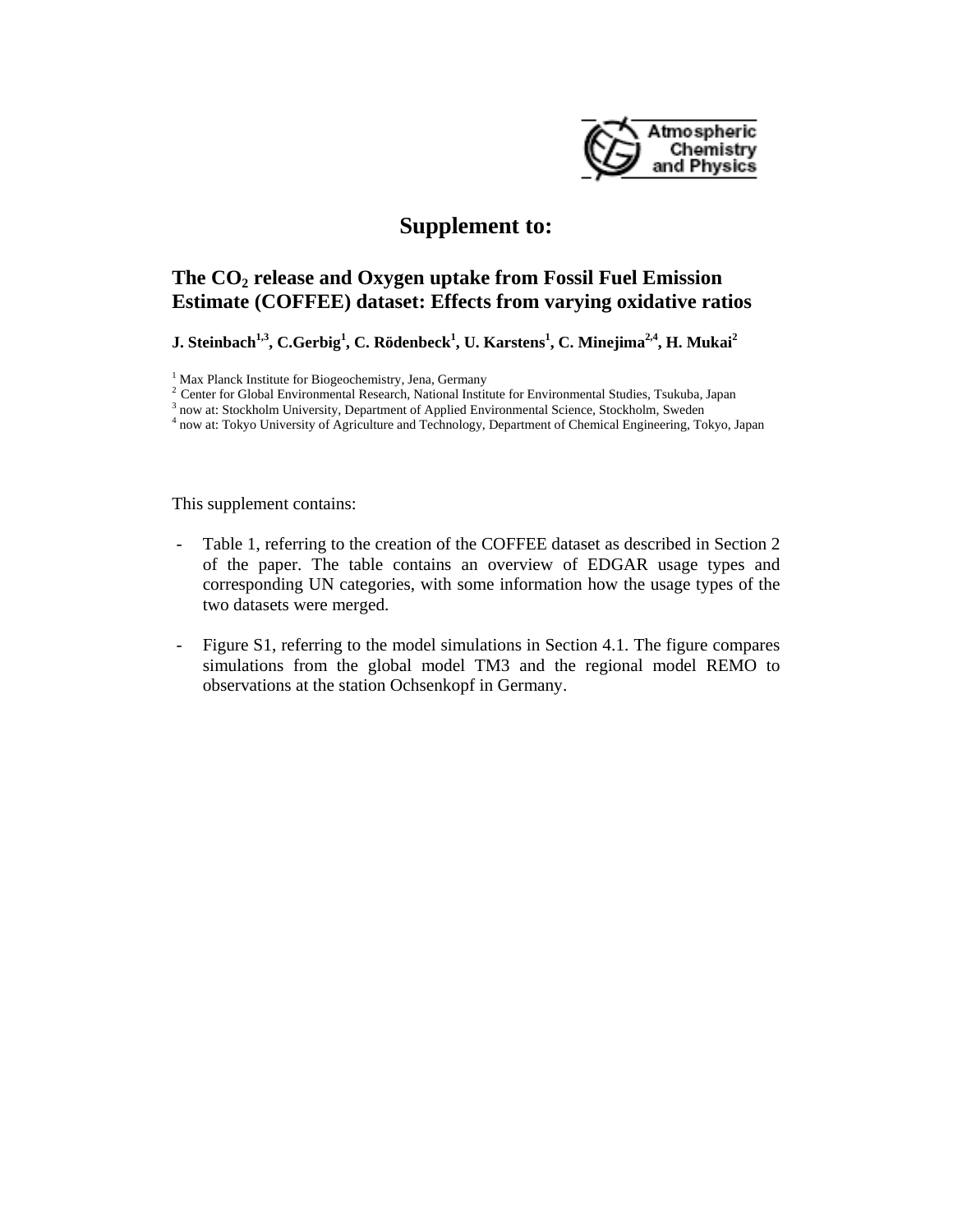| EDGAR 3.2 usage type                                  |                                                                                                          | <b>Corresponding UN usage type(s)</b>       |                                                                                                                                                                                                                               |
|-------------------------------------------------------|----------------------------------------------------------------------------------------------------------|---------------------------------------------|-------------------------------------------------------------------------------------------------------------------------------------------------------------------------------------------------------------------------------|
| code                                                  | description                                                                                              | code                                        | description                                                                                                                                                                                                                   |
| F10/<br><b>B10</b>                                    | Fossil fuel use/ Biofuel<br>combustion: Industry<br>(excluding coke ovens,<br>refineries, etc.)          | 0911<br>0914<br>0924<br>121<br>084          | Consumption by mining industry Consumption<br>by biogas plants<br>Consumption by blast furnaces<br>Consumption by industry & construction<br>Conversion in blast furnaces                                                     |
| F20/<br><b>B20</b>                                    | Fossil fuel use/ Biofuel<br>combustion: Power generation<br>(public and auto; including<br>cogeneration) | 0927<br>0928<br>088                         | Consumption by thermal<br>power plants & auxiliaries<br>Consumption by other energy producers<br>Conversion in thermal power plants                                                                                           |
| F30                                                   | Fossil fuel use:<br>Other transformation sector<br>(refineries, coke ovens, gas<br>works etc.)           | 0913<br>0921<br>0922<br>0923<br>0925<br>089 | Consumption by natural gas fields & plants<br>Consumption by coke ovens<br>Consumption by gasworks<br>Consumption by briquetting plants<br>Consumption by petroleum refineries<br>Conversion by other energy-producing plants |
| F40/<br><b>B40</b>                                    | Fossil fuel use/ Biofuel<br>combustion: Residentials,<br>Commercials and Other sector<br>(RCO)           | 123                                         | Consumption by households and other<br>consumers                                                                                                                                                                              |
| F <sub>51</sub><br>F <sub>54</sub><br>F <sub>57</sub> | Fossil fuel use: Transport<br>(Road, Rail, Inland water,<br>Pipeline, Non-specified, Air)                | 122                                         | Consumption by transportation industry<br>(road, rail, inland water ways, air, other)                                                                                                                                         |
| F58                                                   | Fossil fuel use:<br>International shipping                                                               | 05                                          | Bunkers/international shipping                                                                                                                                                                                                |
| F61<br>F62                                            | Fossil fuel use:non energy use<br>$CO2$ / feedstocks                                                     | 11                                          | Consumption for non-energy uses                                                                                                                                                                                               |
| F80                                                   | Fossil fuel use: Oil production,<br>transmission and handling, gas<br>flaring                            | 0912<br>104                                 | Consumption by crude petroleum fields<br>Natural gas - Flared and vented                                                                                                                                                      |

Table 1: Overview of EDGAR 3.2 categories and their corresponding UN usage types. The "F" in the code of the EDGAR usage types indicates "Fossil fuel use". In addition, for three usage types also emissions from biomass combustion are given, these are labeled with a "B" in the usage type code (B10, B20 and B40).

The EDGAR and UN usage types were first matched according to the category/usage type description. It can be seen that in most cases the UN dataset has a more detailed separation of usage types than EDGAR, so mostly several UN usage types were aggregated to match those from EDGAR. Based on a comparison of the resulting  $CO<sub>2</sub>$ emissions per usage type, some adjustments in the matching were made. The table shows the matching that gave the best agreement of the two datasets on global and country level.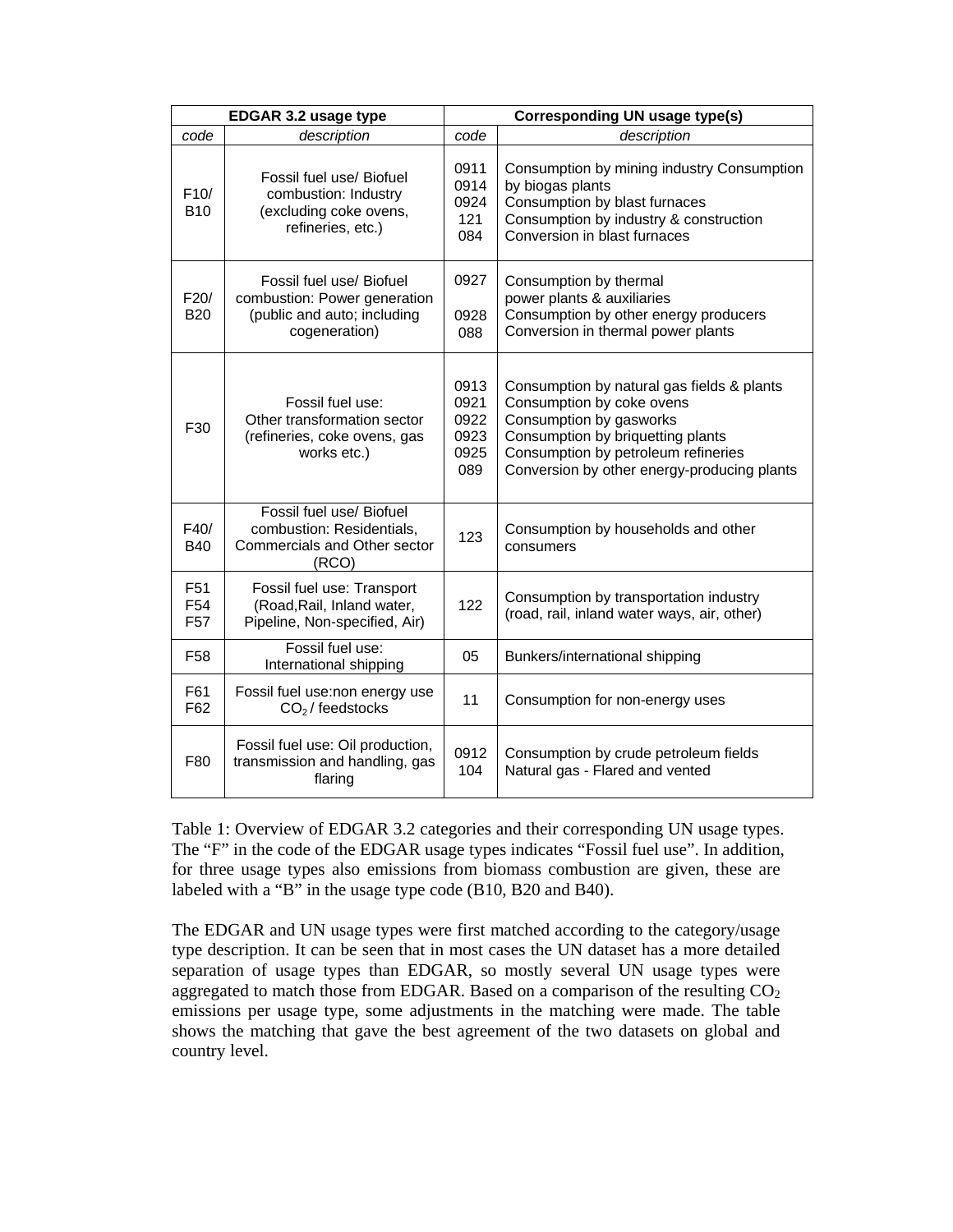

Figure S1: Comparison of observed and simulated  $CO<sub>2</sub>$  (a) and  $O<sub>2</sub>$  (b) mixing ratios and oxidative ratios (c) at the station Ochsenkopf in Germany.

This plot is an addition to Figure 5 in the paper. Figure 5 has shown the simulated fossil fuel signals and the fossil fuel related oxidative ratio  $OR<sub>ffp</sub>$  at the Ochsenkopf (OXK) station, indicating the different sensitivities of the global model TM3 and the regional model REMO. As the atmospheric signal at OXK is strongly influenced by biospheric processes, model simulations also need to include the biospheric component in order to be compared to observations. Here the upper two plots show